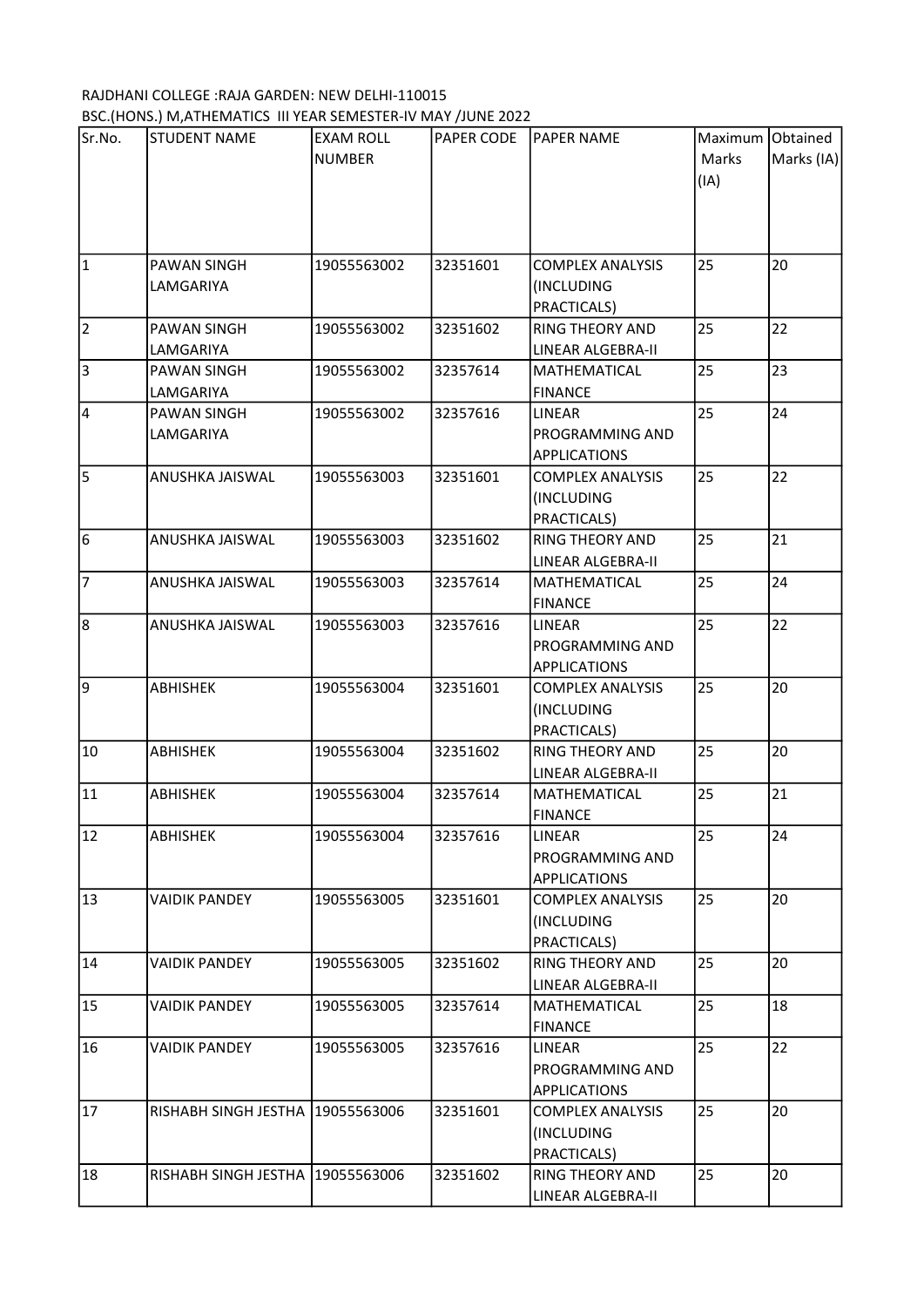| 19 | RISHABH SINGH JESTHA 19055563006 |             | 32357614 | MATHEMATICAL            | 25 | 23 |
|----|----------------------------------|-------------|----------|-------------------------|----|----|
|    |                                  |             |          | <b>FINANCE</b>          |    |    |
| 20 | RISHABH SINGH JESTHA 19055563006 |             | 32357616 | <b>LINEAR</b>           | 25 | 23 |
|    |                                  |             |          | PROGRAMMING AND         |    |    |
|    |                                  |             |          | <b>APPLICATIONS</b>     |    |    |
| 21 | <b>DIKSHA</b>                    | 19055563007 | 32351601 | <b>COMPLEX ANALYSIS</b> | 25 | 18 |
|    |                                  |             |          | (INCLUDING              |    |    |
|    |                                  |             |          | PRACTICALS)             |    |    |
| 22 | <b>DIKSHA</b>                    | 19055563007 | 32351602 | <b>RING THEORY AND</b>  | 25 | 21 |
|    |                                  |             |          | LINEAR ALGEBRA-II       |    |    |
| 23 | <b>DIKSHA</b>                    | 19055563007 | 32357614 | MATHEMATICAL            | 25 | 21 |
|    |                                  |             |          | <b>FINANCE</b>          |    |    |
| 24 | <b>DIKSHA</b>                    | 19055563007 | 32357616 | LINEAR                  | 25 | 23 |
|    |                                  |             |          | PROGRAMMING AND         |    |    |
|    |                                  |             |          | <b>APPLICATIONS</b>     |    |    |
| 25 | <b>AMAN BANSAL</b>               | 19055563008 | 32351601 | <b>COMPLEX ANALYSIS</b> | 25 | 18 |
|    |                                  |             |          | (INCLUDING              |    |    |
|    |                                  |             |          | PRACTICALS)             |    |    |
| 26 | <b>AMAN BANSAL</b>               | 19055563008 | 32351602 | <b>RING THEORY AND</b>  | 25 | 20 |
|    |                                  |             |          | LINEAR ALGEBRA-II       |    |    |
| 27 | AMAN BANSAL                      | 19055563008 | 32357614 | MATHEMATICAL            | 25 | 18 |
|    |                                  |             |          | <b>FINANCE</b>          |    |    |
| 28 | <b>AMAN BANSAL</b>               | 19055563008 | 32357616 | <b>LINEAR</b>           | 25 | 23 |
|    |                                  |             |          | PROGRAMMING AND         |    |    |
|    |                                  |             |          | <b>APPLICATIONS</b>     |    |    |
| 29 | <b>LALIT TIWARI</b>              | 19055563009 | 32351601 | <b>COMPLEX ANALYSIS</b> | 25 | 23 |
|    |                                  |             |          | (INCLUDING              |    |    |
|    |                                  |             |          | PRACTICALS)             |    |    |
| 30 | <b>LALIT TIWARI</b>              | 19055563009 | 32351602 | RING THEORY AND         | 25 | 20 |
|    |                                  |             |          | LINEAR ALGEBRA-II       |    |    |
| 31 | <b>LALIT TIWARI</b>              | 19055563009 | 32357614 | MATHEMATICAL            | 25 | 21 |
|    |                                  |             |          | <b>FINANCE</b>          |    |    |
| 32 | LALIT TIWARI                     | 19055563009 | 32357616 | LINEAR                  | 25 | 25 |
|    |                                  |             |          | PROGRAMMING AND         |    |    |
|    |                                  |             |          | <b>APPLICATIONS</b>     |    |    |
| 33 | <b>YOGENDER</b>                  | 19055563010 | 32351601 | <b>COMPLEX ANALYSIS</b> | 25 | 22 |
|    |                                  |             |          | (INCLUDING              |    |    |
|    |                                  |             |          | PRACTICALS)             |    |    |
| 34 | <b>YOGENDER</b>                  | 19055563010 | 32351602 | <b>RING THEORY AND</b>  | 25 | 22 |
|    |                                  |             |          | LINEAR ALGEBRA-II       |    |    |
| 35 | <b>YOGENDER</b>                  | 19055563010 | 32357614 | MATHEMATICAL            | 25 | 20 |
|    |                                  |             |          | <b>FINANCE</b>          |    |    |
| 36 | <b>YOGENDER</b>                  | 19055563010 | 32357616 | <b>LINEAR</b>           | 25 | 22 |
|    |                                  |             |          | PROGRAMMING AND         |    |    |
|    |                                  |             |          | <b>APPLICATIONS</b>     |    |    |
| 37 | <b>NAVEEN</b>                    | 19055563011 | 32351601 | <b>COMPLEX ANALYSIS</b> | 25 | 19 |
|    |                                  |             |          | (INCLUDING              |    |    |
|    |                                  |             |          | PRACTICALS)             |    |    |
| 38 | <b>NAVEEN</b>                    | 19055563011 | 32351602 | <b>RING THEORY AND</b>  | 25 | 12 |
|    |                                  |             |          | LINEAR ALGEBRA-II       |    |    |
| 39 | <b>NAVEEN</b>                    | 19055563011 | 32357614 | MATHEMATICAL            | 25 | 16 |
|    |                                  |             |          | <b>FINANCE</b>          |    |    |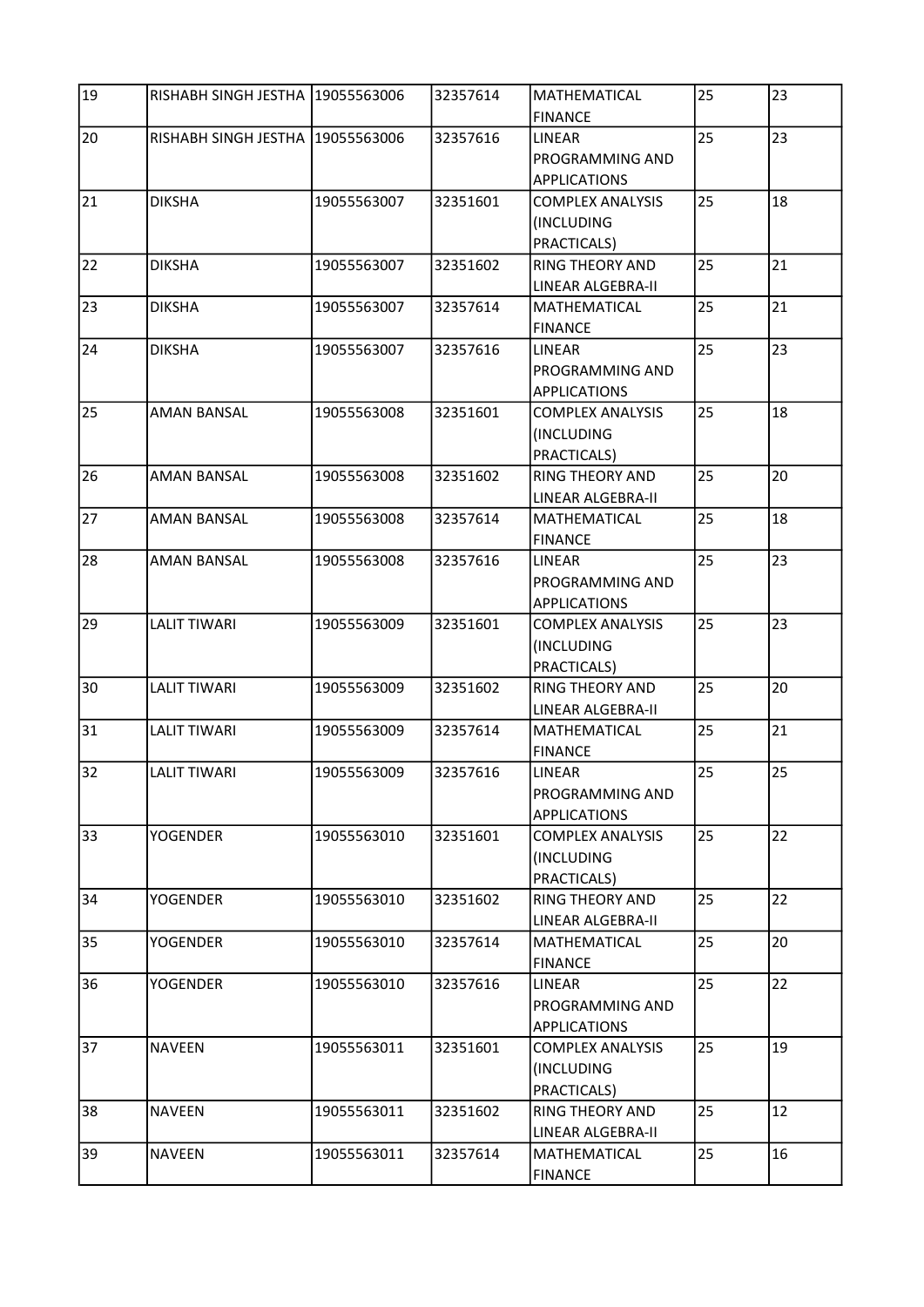| 40 | <b>NAVEEN</b>        | 19055563011 | 32357616 | LINEAR<br>PROGRAMMING AND                                                   | 25 | 22 |
|----|----------------------|-------------|----------|-----------------------------------------------------------------------------|----|----|
| 41 | <b>LALIT</b>         | 19055563012 | 32351601 | <b>APPLICATIONS</b><br><b>COMPLEX ANALYSIS</b><br>(INCLUDING<br>PRACTICALS) | 25 | 20 |
| 42 | LALIT                | 19055563012 | 32351602 | RING THEORY AND<br><b>LINEAR ALGEBRA-II</b>                                 | 25 | 22 |
| 43 | LALIT                | 19055563012 | 32357614 | <b>MATHEMATICAL</b><br><b>FINANCE</b>                                       | 25 | 21 |
| 44 | <b>LALIT</b>         | 19055563012 | 32357616 | <b>LINEAR</b><br><b>PROGRAMMING AND</b><br><b>APPLICATIONS</b>              | 25 | 24 |
| 45 | <b>ADARSH TIWARI</b> | 19055563013 | 32351601 | <b>COMPLEX ANALYSIS</b><br>(INCLUDING<br>PRACTICALS)                        | 25 | 19 |
| 46 | ADARSH TIWARI        | 19055563013 | 32351602 | <b>RING THEORY AND</b><br>LINEAR ALGEBRA-II                                 | 25 | 17 |
| 47 | <b>ADARSH TIWARI</b> | 19055563013 | 32357614 | MATHEMATICAL<br><b>FINANCE</b>                                              | 25 | 17 |
| 48 | ADARSH TIWARI        | 19055563013 | 32357616 | LINEAR<br>PROGRAMMING AND<br><b>APPLICATIONS</b>                            | 25 | 22 |
| 49 | AJEET SINGH PARMAR   | 19055563014 | 32351601 | <b>COMPLEX ANALYSIS</b><br>(INCLUDING<br>PRACTICALS)                        | 25 | 25 |
| 50 | AJEET SINGH PARMAR   | 19055563014 | 32351602 | <b>RING THEORY AND</b><br>LINEAR ALGEBRA-II                                 | 25 | 20 |
| 51 | AJEET SINGH PARMAR   | 19055563014 | 32357614 | MATHEMATICAL<br><b>FINANCE</b>                                              | 25 | 25 |
| 52 | AJEET SINGH PARMAR   | 19055563014 | 32357616 | <b>LINEAR</b><br>PROGRAMMING AND<br><b>APPLICATIONS</b>                     | 25 | 25 |
| 53 | PRINCE SIVACH        | 19055563015 | 32351601 | <b>COMPLEX ANALYSIS</b><br>(INCLUDING<br>PRACTICALS)                        | 25 | 19 |
| 54 | PRINCE SIVACH        | 19055563015 | 32351602 | <b>RING THEORY AND</b><br>LINEAR ALGEBRA-II                                 | 25 | 12 |
| 55 | PRINCE SIVACH        | 19055563015 | 32357614 | MATHEMATICAL<br><b>FINANCE</b>                                              | 25 | 16 |
| 56 | PRINCE SIVACH        | 19055563015 | 32357616 | LINEAR<br>PROGRAMMING AND<br><b>APPLICATIONS</b>                            | 25 | 22 |
| 57 | MS. ARCHNA KUMARI    | 19055563018 | 32351601 | <b>COMPLEX ANALYSIS</b><br>(INCLUDING<br>PRACTICALS)                        | 25 | 25 |
| 58 | MS. ARCHNA KUMARI    | 19055563018 | 32351602 | <b>RING THEORY AND</b><br>LINEAR ALGEBRA-II                                 | 25 | 25 |
| 59 | MS. ARCHNA KUMARI    | 19055563018 | 32357614 | MATHEMATICAL<br><b>FINANCE</b>                                              | 25 | 25 |
| 60 | MS. ARCHNA KUMARI    | 19055563018 | 32357616 | LINEAR<br>PROGRAMMING AND<br><b>APPLICATIONS</b>                            | 25 | 25 |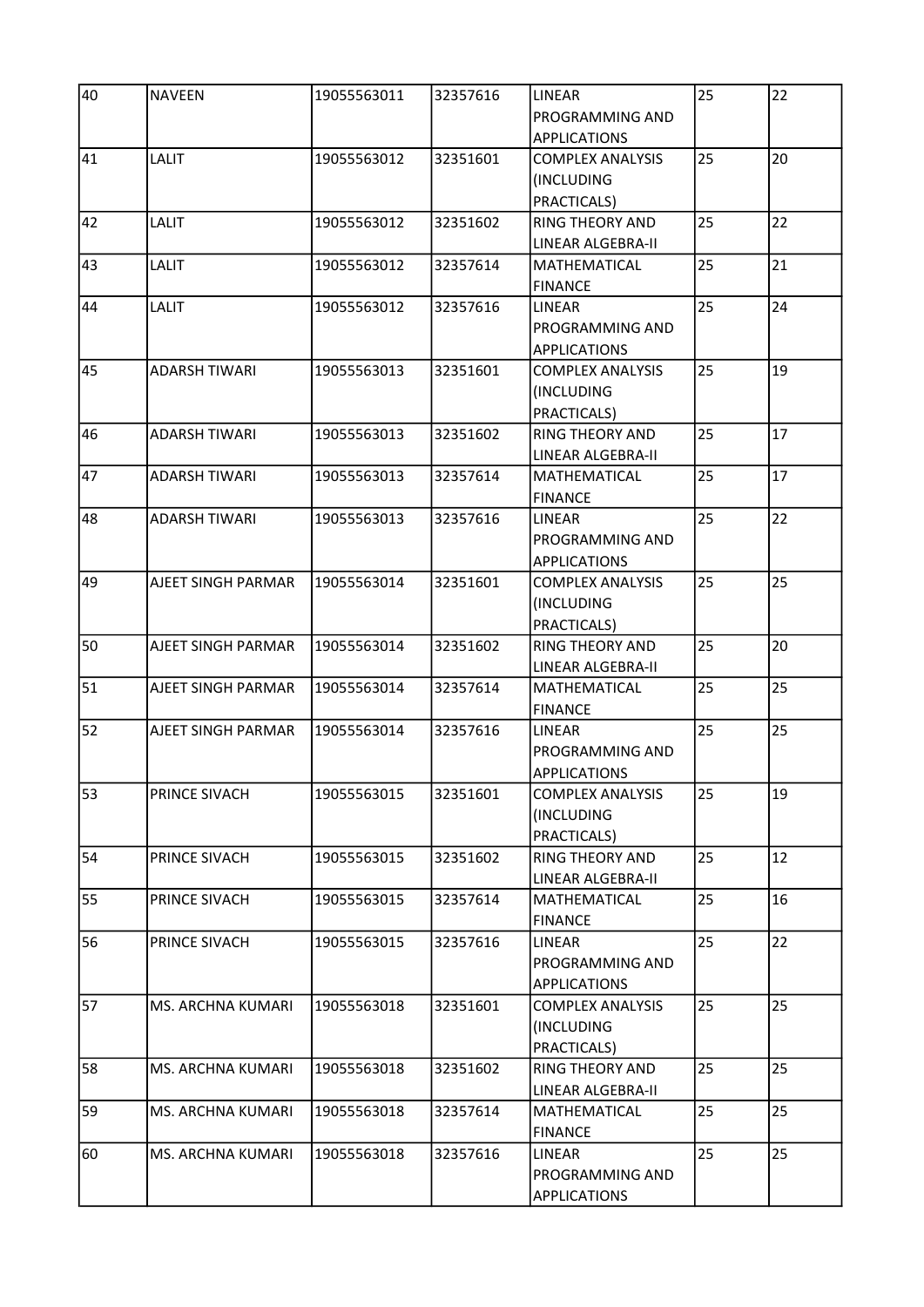| 61 | PANKAJ KUMAR              | 19055563019 | 32351601 | <b>COMPLEX ANALYSIS</b>          | 25 | 20 |
|----|---------------------------|-------------|----------|----------------------------------|----|----|
|    |                           |             |          | (INCLUDING<br>PRACTICALS)        |    |    |
| 62 | PANKAJ KUMAR              | 19055563019 | 32351602 | <b>RING THEORY AND</b>           | 25 | 18 |
|    |                           |             |          | LINEAR ALGEBRA-II                |    |    |
| 63 | PANKAJ KUMAR              | 19055563019 | 32357614 | MATHEMATICAL                     | 25 | 23 |
|    |                           |             |          | <b>FINANCE</b>                   |    |    |
| 64 | PANKAJ KUMAR              | 19055563019 | 32357616 | <b>LINEAR</b>                    | 25 | 24 |
|    |                           |             |          | PROGRAMMING AND                  |    |    |
|    |                           |             |          | <b>APPLICATIONS</b>              |    |    |
| 65 | <b>MOHIT KUMAR JANGID</b> | 19055563020 | 32351601 | <b>COMPLEX ANALYSIS</b>          | 25 | 21 |
|    |                           |             |          | (INCLUDING                       |    |    |
|    |                           |             |          | PRACTICALS)                      |    |    |
| 66 | MOHIT KUMAR JANGID        | 19055563020 | 32351602 | <b>RING THEORY AND</b>           | 25 | 14 |
|    |                           |             |          | LINEAR ALGEBRA-II                |    |    |
| 67 | MOHIT KUMAR JANGID        | 19055563020 | 32357614 | MATHEMATICAL                     | 25 | 21 |
|    |                           |             |          | <b>FINANCE</b>                   |    |    |
| 68 | MOHIT KUMAR JANGID        | 19055563020 | 32357616 | LINEAR                           | 25 | 25 |
|    |                           |             |          | PROGRAMMING AND                  |    |    |
|    |                           |             |          | <b>APPLICATIONS</b>              |    |    |
| 69 | SARTAAJ SINGH             | 19055563021 | 32351601 | <b>COMPLEX ANALYSIS</b>          | 25 | 20 |
|    |                           |             |          | (INCLUDING                       |    |    |
|    |                           |             |          | PRACTICALS)                      |    |    |
| 70 | SARTAAJ SINGH             | 19055563021 | 32351602 | <b>RING THEORY AND</b>           | 25 | 14 |
|    |                           |             |          | LINEAR ALGEBRA-II                |    |    |
| 71 | SARTAAJ SINGH             | 19055563021 | 32357614 | MATHEMATICAL                     | 25 | 23 |
|    |                           |             |          | <b>FINANCE</b>                   |    | 25 |
| 72 | SARTAAJ SINGH             | 19055563021 | 32357616 | LINEAR<br><b>PROGRAMMING AND</b> | 25 |    |
|    |                           |             |          | <b>APPLICATIONS</b>              |    |    |
| 73 | <b>NAMAN</b>              | 19055563022 | 32351601 | <b>COMPLEX ANALYSIS</b>          | 25 | 21 |
|    |                           |             |          | (INCLUDING                       |    |    |
|    |                           |             |          | PRACTICALS)                      |    |    |
| 74 | <b>NAMAN</b>              | 19055563022 | 32351602 | RING THEORY AND                  | 25 | 15 |
|    |                           |             |          | LINEAR ALGEBRA-II                |    |    |
| 75 | <b>NAMAN</b>              | 19055563022 | 32357614 | MATHEMATICAL                     | 25 | 20 |
|    |                           |             |          | <b>FINANCE</b>                   |    |    |
| 76 | <b>NAMAN</b>              | 19055563022 | 32357616 | LINEAR                           | 25 | 24 |
|    |                           |             |          | PROGRAMMING AND                  |    |    |
|    |                           |             |          | <b>APPLICATIONS</b>              |    |    |
| 77 | <b>SMRITI KUMARI</b>      | 19055563023 | 32351601 | COMPLEX ANALYSIS                 | 25 | 21 |
|    |                           |             |          | (INCLUDING                       |    |    |
|    |                           |             |          | PRACTICALS)                      |    |    |
| 78 | <b>SMRITI KUMARI</b>      | 19055563023 | 32351602 | <b>RING THEORY AND</b>           | 25 | 20 |
|    |                           |             |          | LINEAR ALGEBRA-II                |    |    |
| 79 | SMRITI KUMARI             | 19055563023 | 32357614 | MATHEMATICAL                     | 25 | 22 |
|    |                           |             |          | <b>FINANCE</b>                   |    |    |
| 80 | SMRITI KUMARI             | 19055563023 | 32357616 | LINEAR                           | 25 | 25 |
|    |                           |             |          | PROGRAMMING AND                  |    |    |
|    |                           |             |          | <b>APPLICATIONS</b>              |    |    |
| 81 | <b>BALKRISHNA DWIVEDI</b> | 19055563024 | 32351601 | <b>COMPLEX ANALYSIS</b>          | 25 | 25 |
|    |                           |             |          | (INCLUDING                       |    |    |
|    |                           |             |          | PRACTICALS)                      |    |    |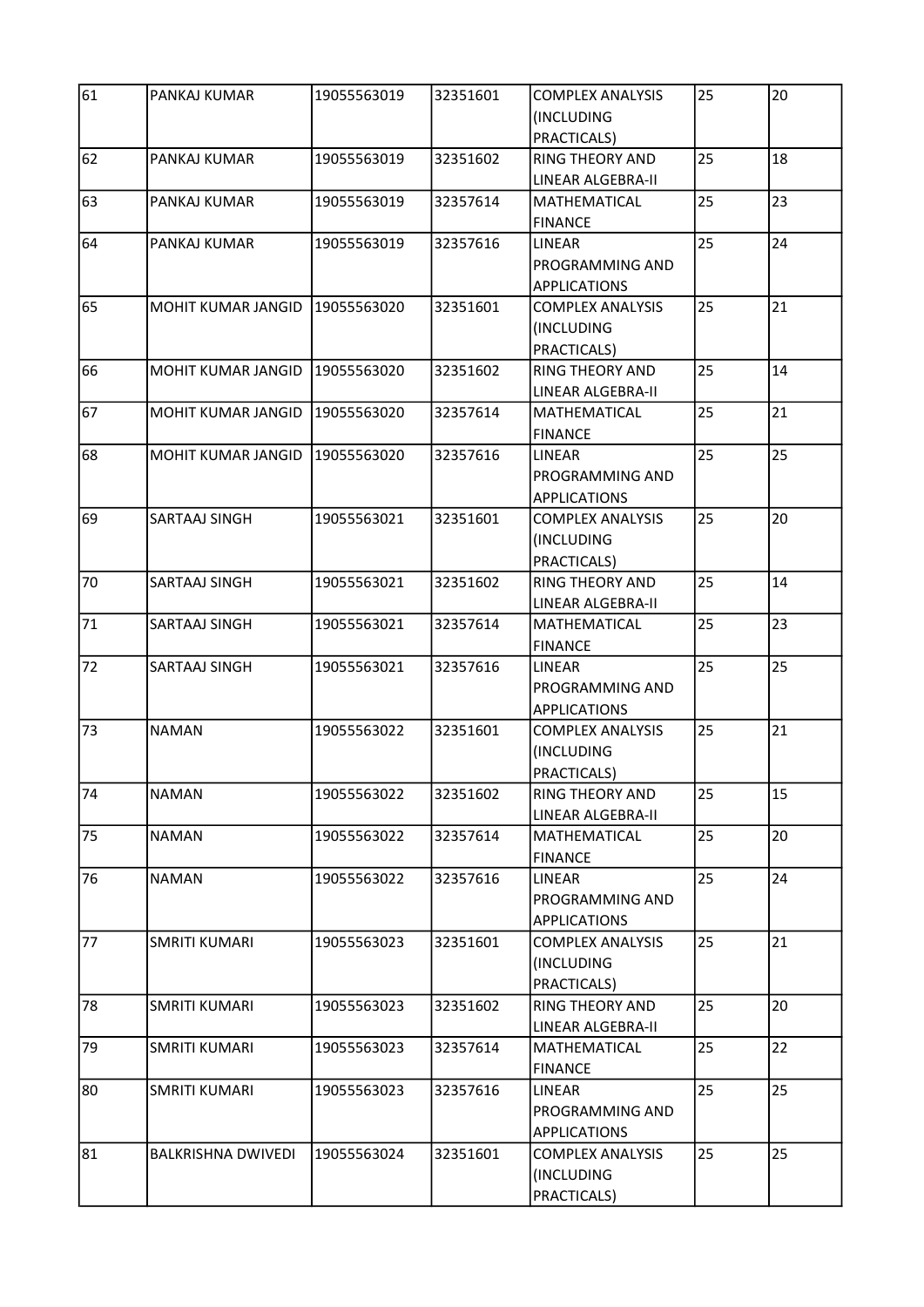| 82  | <b>BALKRISHNA DWIVEDI</b>        | 19055563024 | 32351602 | <b>RING THEORY AND</b><br>LINEAR ALGEBRA-II                    | 25 | 25 |
|-----|----------------------------------|-------------|----------|----------------------------------------------------------------|----|----|
| 83  | <b>BALKRISHNA DWIVEDI</b>        | 19055563024 | 32357614 | <b>MATHEMATICAL</b><br><b>FINANCE</b>                          | 25 | 25 |
| 84  | <b>BALKRISHNA DWIVEDI</b>        | 19055563024 | 32357616 | <b>LINEAR</b><br><b>PROGRAMMING AND</b><br><b>APPLICATIONS</b> | 25 | 25 |
| 85  | PRASANNA KUMAR JHA   19055563025 |             | 32351601 | <b>COMPLEX ANALYSIS</b><br>(INCLUDING<br>PRACTICALS)           | 25 | 20 |
| 86  | PRASANNA KUMAR JHA   19055563025 |             | 32351602 | <b>RING THEORY AND</b><br>LINEAR ALGEBRA-II                    | 25 | 12 |
| 87  | PRASANNA KUMAR JHA 19055563025   |             | 32357614 | MATHEMATICAL<br><b>FINANCE</b>                                 | 25 | 20 |
| 88  | PRASANNA KUMAR JHA 19055563025   |             | 32357616 | LINEAR<br>PROGRAMMING AND<br><b>APPLICATIONS</b>               | 25 | 25 |
| 89  | <b>KM SAKSHI RANI</b>            | 19055563026 | 32351601 | <b>COMPLEX ANALYSIS</b><br>(INCLUDING<br>PRACTICALS)           | 25 | 22 |
| 90  | <b>KM SAKSHI RANI</b>            | 19055563026 | 32351602 | <b>RING THEORY AND</b><br>LINEAR ALGEBRA-II                    | 25 | 20 |
| 91  | <b>KM SAKSHI RANI</b>            | 19055563026 | 32357614 | MATHEMATICAL<br><b>FINANCE</b>                                 | 25 | 20 |
| 92  | <b>KM SAKSHI RANI</b>            | 19055563026 | 32357616 | LINEAR<br>PROGRAMMING AND<br><b>APPLICATIONS</b>               | 25 | 23 |
| 93  | <b>VISHAL KUMAR</b>              | 19055563028 | 32351601 | <b>COMPLEX ANALYSIS</b><br>(INCLUDING<br>PRACTICALS)           | 25 | 19 |
| 94  | <b>VISHAL KUMAR</b>              | 19055563028 | 32351602 | <b>RING THEORY AND</b><br>LINEAR ALGEBRA-II                    | 25 | 18 |
| 195 | <b>VISHAL KUMAR</b>              | 19055563028 | 32357614 | MATHEMATICAL<br><b>FINANCE</b>                                 | 25 | 20 |
| 96  | <b>VISHAL KUMAR</b>              | 19055563028 | 32357616 | LINEAR<br>PROGRAMMING AND<br><b>APPLICATIONS</b>               | 25 | 24 |
| 97  | <b>ANKIT KUMAR</b>               | 19055563031 | 32351601 | <b>COMPLEX ANALYSIS</b><br>(INCLUDING<br>PRACTICALS)           | 25 | 25 |
| 98  | <b>ANKIT KUMAR</b>               | 19055563031 | 32351602 | <b>RING THEORY AND</b><br>LINEAR ALGEBRA-II                    | 25 | 20 |
| 99  | <b>ANKIT KUMAR</b>               | 19055563031 | 32357614 | <b>MATHEMATICAL</b><br><b>FINANCE</b>                          | 25 | 21 |
| 100 | <b>ANKIT KUMAR</b>               | 19055563031 | 32357616 | LINEAR<br>PROGRAMMING AND<br><b>APPLICATIONS</b>               | 25 | 22 |
| 101 | <b>ROHIT</b>                     | 19055563032 | 32351601 | <b>COMPLEX ANALYSIS</b><br>(INCLUDING<br>PRACTICALS)           | 25 | 21 |
| 102 | <b>ROHIT</b>                     | 19055563032 | 32351602 | <b>RING THEORY AND</b><br>LINEAR ALGEBRA-II                    | 25 | 15 |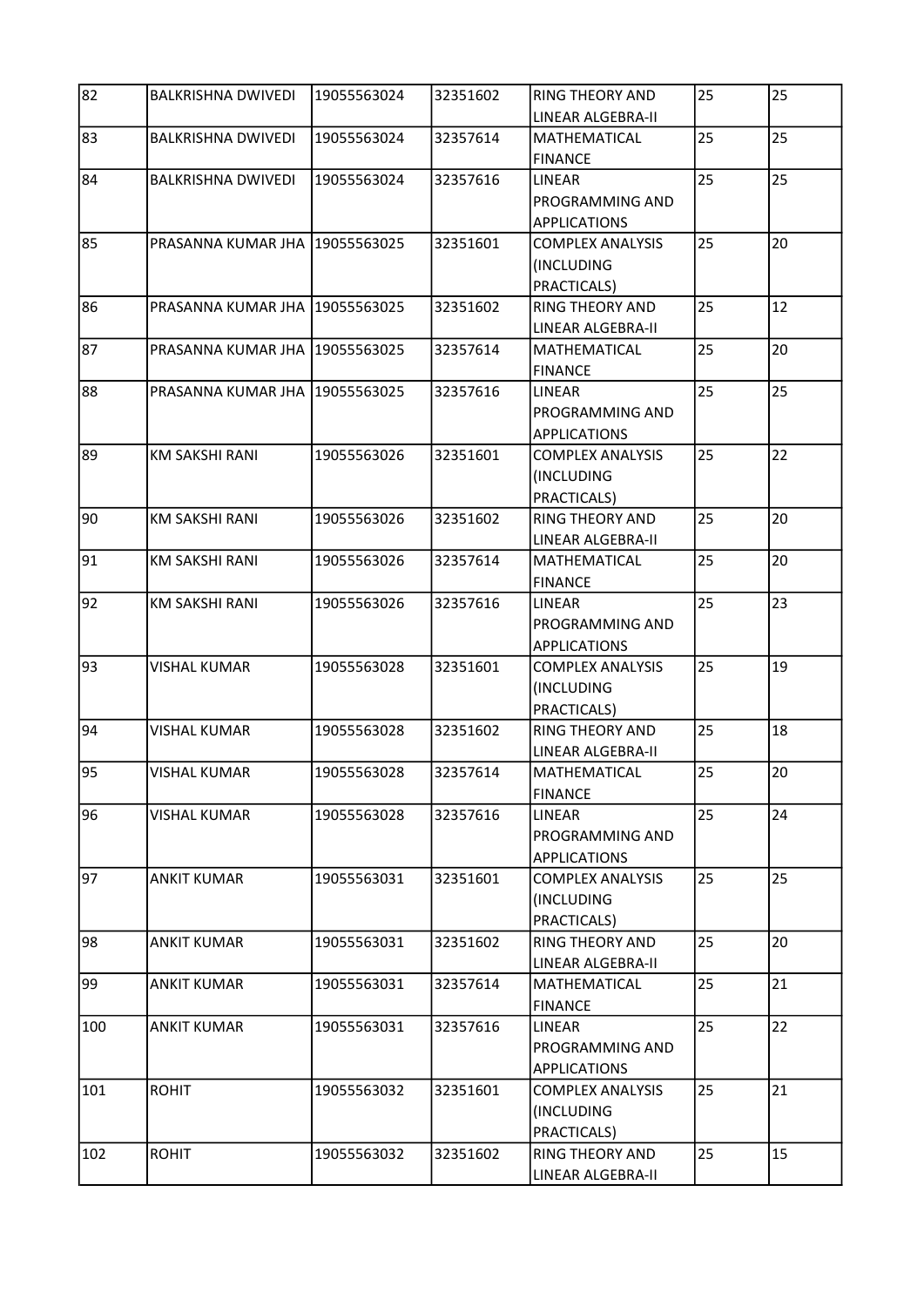| 103 | <b>ROHIT</b>          | 19055563032 | 32357614 | MATHEMATICAL<br><b>FINANCE</b>                          | 25 | 18 |
|-----|-----------------------|-------------|----------|---------------------------------------------------------|----|----|
| 104 | <b>ROHIT</b>          | 19055563032 | 32357616 | <b>LINEAR</b><br>PROGRAMMING AND<br><b>APPLICATIONS</b> | 25 | 23 |
| 105 | <b>CHANDER PRATAP</b> | 19055563034 | 32351601 | <b>COMPLEX ANALYSIS</b><br>(INCLUDING<br>PRACTICALS)    | 25 | 23 |
| 106 | <b>CHANDER PRATAP</b> | 19055563034 | 32351602 | <b>RING THEORY AND</b><br>LINEAR ALGEBRA-II             | 25 | 22 |
| 107 | <b>CHANDER PRATAP</b> | 19055563034 | 32357614 | MATHEMATICAL<br><b>FINANCE</b>                          | 25 | 22 |
| 108 | <b>CHANDER PRATAP</b> | 19055563034 | 32357616 | <b>LINEAR</b><br>PROGRAMMING AND<br><b>APPLICATIONS</b> | 25 | 25 |
| 109 | AJAY KUMAR MEENA      | 19055563035 | 32351601 | <b>COMPLEX ANALYSIS</b><br>(INCLUDING<br>PRACTICALS)    | 25 | 22 |
| 110 | AJAY KUMAR MEENA      | 19055563035 | 32351602 | <b>RING THEORY AND</b><br><b>LINEAR ALGEBRA-II</b>      | 25 | 15 |
| 111 | AJAY KUMAR MEENA      | 19055563035 | 32357614 | MATHEMATICAL<br><b>FINANCE</b>                          | 25 | 16 |
| 112 | AJAY KUMAR MEENA      | 19055563035 | 32357616 | <b>LINEAR</b><br>PROGRAMMING AND<br><b>APPLICATIONS</b> | 25 | 21 |
| 113 | <b>CHEENA KACHROO</b> | 19055563036 | 32351601 | <b>COMPLEX ANALYSIS</b><br>(INCLUDING<br>PRACTICALS)    | 25 | 20 |
| 114 | <b>CHEENA KACHROO</b> | 19055563036 | 32351602 | <b>RING THEORY AND</b><br>LINEAR ALGEBRA-II             | 25 | 17 |
| 115 | CHEENA KACHROO        | 19055563036 | 32357614 | MATHEMATICAL<br><b>FINANCE</b>                          | 25 | 18 |
| 116 | CHEENA KACHROO        | 19055563036 | 32357616 | LINEAR<br>PROGRAMMING AND<br><b>APPLICATIONS</b>        | 25 | 21 |
| 117 | ADITYA RAJ            | 19055563037 | 32351601 | <b>COMPLEX ANALYSIS</b><br>(INCLUDING<br>PRACTICALS)    | 25 | 23 |
| 118 | ADITYA RAJ            | 19055563037 | 32351602 | <b>RING THEORY AND</b><br>LINEAR ALGEBRA-II             | 25 | 24 |
| 119 | ADITYA RAJ            | 19055563037 | 32357614 | MATHEMATICAL<br><b>FINANCE</b>                          | 25 | 22 |
| 120 | ADITYA RAJ            | 19055563037 | 32357616 | <b>LINEAR</b><br>PROGRAMMING AND<br><b>APPLICATIONS</b> | 25 | 25 |
| 121 | NITESH KUMAR NAIN     | 19055563038 | 32351601 | <b>COMPLEX ANALYSIS</b><br>(INCLUDING<br>PRACTICALS)    | 25 | 25 |
| 122 | NITESH KUMAR NAIN     | 19055563038 | 32351602 | <b>RING THEORY AND</b><br>LINEAR ALGEBRA-II             | 25 | 16 |
| 123 | NITESH KUMAR NAIN     | 19055563038 | 32357614 | MATHEMATICAL<br><b>FINANCE</b>                          | 25 | 22 |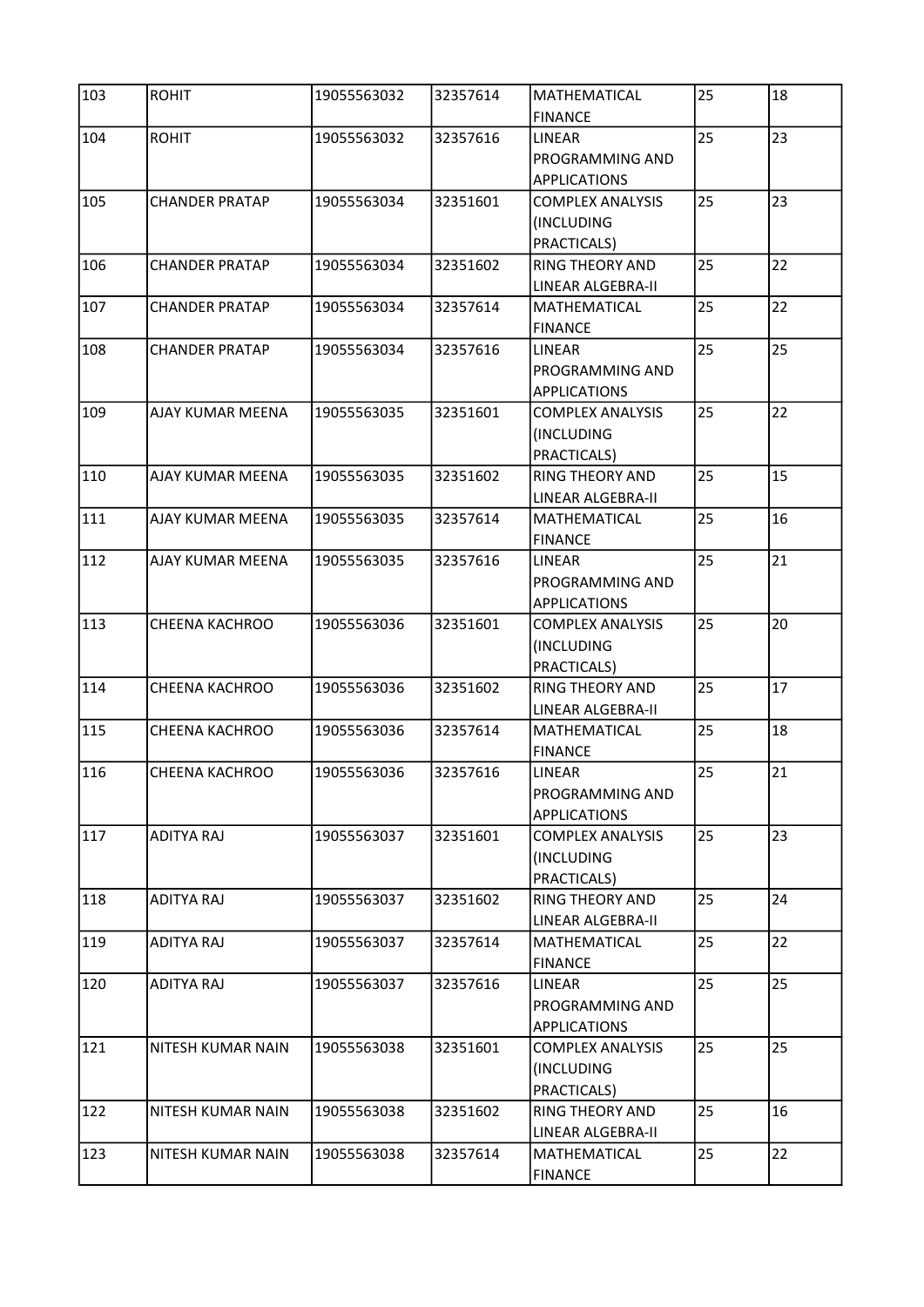| 124 | NITESH KUMAR NAIN    | 19055563038 | 32357616 | LINEAR                                         | 25 | 25 |
|-----|----------------------|-------------|----------|------------------------------------------------|----|----|
|     |                      |             |          | PROGRAMMING AND<br><b>APPLICATIONS</b>         |    |    |
| 125 | <b>VIPIN</b>         | 19055563039 | 32351601 | <b>COMPLEX ANALYSIS</b>                        | 25 | 23 |
|     |                      |             |          | (INCLUDING                                     |    |    |
|     |                      |             |          | PRACTICALS)                                    |    |    |
| 126 | <b>VIPIN</b>         | 19055563039 | 32351602 | RING THEORY AND                                | 25 | 20 |
|     |                      |             |          | LINEAR ALGEBRA-II                              |    |    |
| 127 | <b>VIPIN</b>         | 19055563039 | 32357614 | <b>MATHEMATICAL</b>                            | 25 | 24 |
| 128 | <b>VIPIN</b>         | 19055563039 |          | <b>FINANCE</b><br><b>LINEAR</b>                | 25 | 21 |
|     |                      |             | 32357616 | <b>PROGRAMMING AND</b>                         |    |    |
|     |                      |             |          | <b>APPLICATIONS</b>                            |    |    |
| 129 | PRAPHUL KUMAR        | 19055563040 | 32351601 | <b>COMPLEX ANALYSIS</b>                        | 25 | 25 |
|     |                      |             |          | (INCLUDING                                     |    |    |
|     |                      |             |          | PRACTICALS)                                    |    |    |
| 130 | PRAPHUL KUMAR        | 19055563040 | 32351602 | <b>RING THEORY AND</b>                         | 25 | 24 |
|     |                      |             |          | LINEAR ALGEBRA-II                              |    |    |
| 131 | PRAPHUL KUMAR        | 19055563040 | 32357614 | MATHEMATICAL                                   | 25 | 25 |
|     |                      |             |          | <b>FINANCE</b>                                 |    |    |
| 132 | PRAPHUL KUMAR        | 19055563040 | 32357616 | LINEAR                                         | 25 | 25 |
|     |                      |             |          | PROGRAMMING AND                                |    |    |
|     |                      |             |          | <b>APPLICATIONS</b>                            |    |    |
| 133 | <b>ISHITA GULATI</b> | 19055563041 | 32351601 | <b>COMPLEX ANALYSIS</b>                        | 25 | 25 |
|     |                      |             |          | (INCLUDING                                     |    |    |
|     |                      |             |          | PRACTICALS)                                    |    |    |
| 134 | <b>ISHITA GULATI</b> | 19055563041 | 32351602 | <b>RING THEORY AND</b>                         | 25 | 21 |
| 135 | <b>ISHITA GULATI</b> | 19055563041 | 32357614 | LINEAR ALGEBRA-II<br>MATHEMATICAL              | 25 | 24 |
|     |                      |             |          | <b>FINANCE</b>                                 |    |    |
| 136 | <b>ISHITA GULATI</b> | 19055563041 | 32357616 | LINEAR                                         | 25 | 23 |
|     |                      |             |          | PROGRAMMING AND                                |    |    |
|     |                      |             |          | <b>APPLICATIONS</b>                            |    |    |
| 137 | DEEPANSHU JANGRA     | 19055563042 | 32351601 | <b>COMPLEX ANALYSIS</b>                        | 25 | 21 |
|     |                      |             |          | (INCLUDING                                     |    |    |
|     |                      |             |          | PRACTICALS)                                    |    |    |
| 138 | DEEPANSHU JANGRA     | 19055563042 | 32351602 | <b>RING THEORY AND</b>                         | 25 | 22 |
|     |                      |             |          | LINEAR ALGEBRA-II                              |    |    |
| 139 | DEEPANSHU JANGRA     | 19055563042 | 32357614 | MATHEMATICAL                                   | 25 | 22 |
|     |                      |             |          | <b>FINANCE</b>                                 |    |    |
| 140 | DEEPANSHU JANGRA     | 19055563042 | 32357616 | LINEAR                                         | 25 | 24 |
|     |                      |             |          | PROGRAMMING AND                                |    |    |
| 141 | DHRUV PAMNEJA        | 19055563043 | 32351601 | <b>APPLICATIONS</b><br><b>COMPLEX ANALYSIS</b> | 25 | 21 |
|     |                      |             |          | (INCLUDING                                     |    |    |
|     |                      |             |          | PRACTICALS)                                    |    |    |
| 142 | DHRUV PAMNEJA        | 19055563043 | 32351602 | <b>RING THEORY AND</b>                         | 25 | 15 |
|     |                      |             |          | LINEAR ALGEBRA-II                              |    |    |
| 143 | DHRUV PAMNEJA        | 19055563043 | 32357614 | MATHEMATICAL                                   | 25 | 14 |
|     |                      |             |          | <b>FINANCE</b>                                 |    |    |
| 144 | DHRUV PAMNEJA        | 19055563043 | 32357616 | LINEAR                                         | 25 | 18 |
|     |                      |             |          | PROGRAMMING AND                                |    |    |
|     |                      |             |          | <b>APPLICATIONS</b>                            |    |    |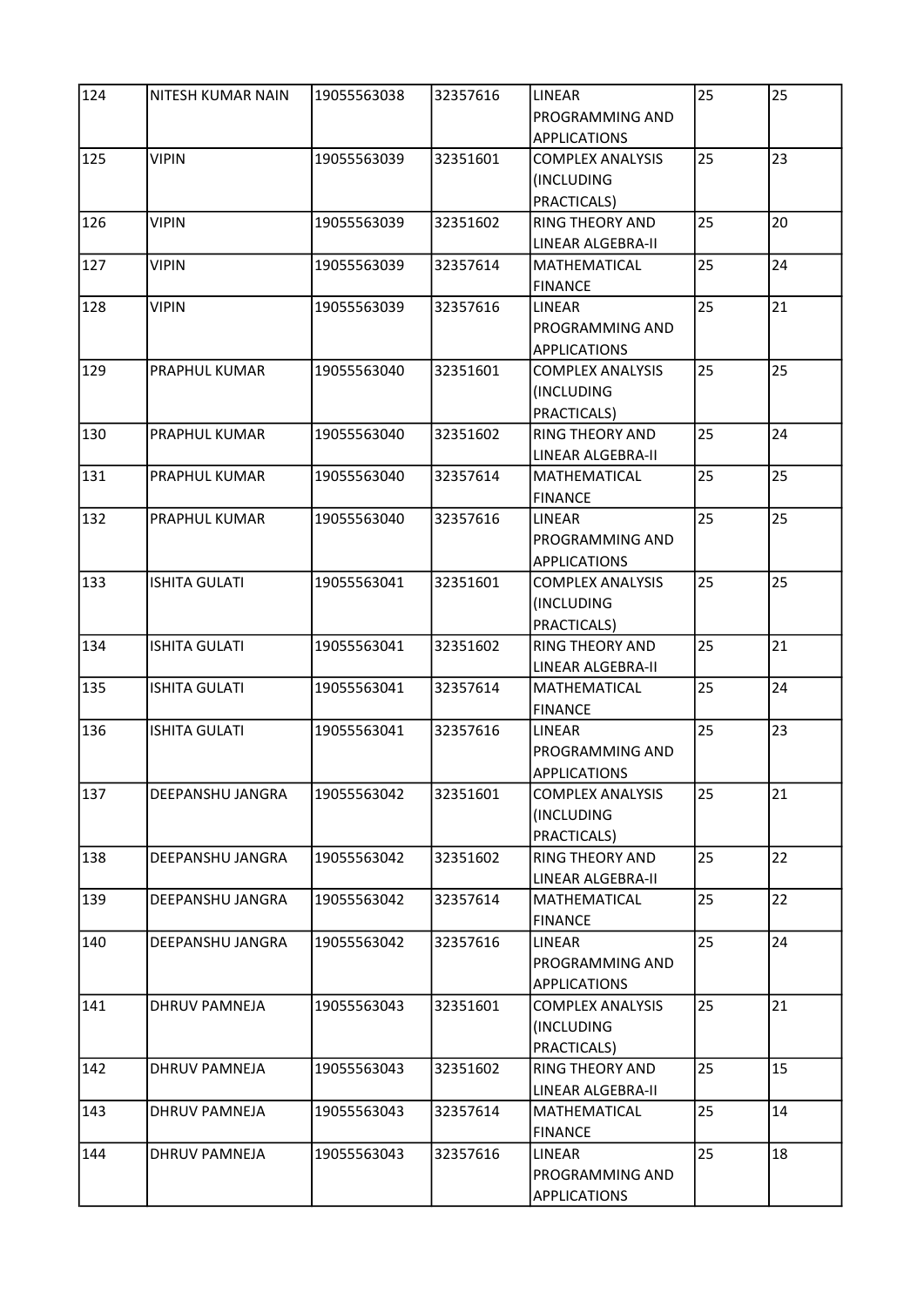| 145 | <b>KANIKA</b>         | 19055563044 | 32351601 | <b>COMPLEX ANALYSIS</b><br>(INCLUDING                   | 25 | 22 |
|-----|-----------------------|-------------|----------|---------------------------------------------------------|----|----|
|     |                       |             |          | PRACTICALS)                                             |    |    |
| 146 | <b>KANIKA</b>         | 19055563044 | 32351602 | <b>RING THEORY AND</b><br><b>LINEAR ALGEBRA-II</b>      | 25 | 25 |
| 147 | KANIKA                | 19055563044 | 32357614 | MATHEMATICAL<br><b>FINANCE</b>                          | 25 | 23 |
| 148 | <b>KANIKA</b>         | 19055563044 | 32357616 | <b>LINEAR</b><br>PROGRAMMING AND<br><b>APPLICATIONS</b> | 25 | 24 |
| 149 | <b>PULKIT KUMAR</b>   | 19055563045 | 32351601 | <b>COMPLEX ANALYSIS</b><br>(INCLUDING<br>PRACTICALS)    | 25 | 22 |
| 150 | PULKIT KUMAR          | 19055563045 | 32351602 | <b>RING THEORY AND</b><br>LINEAR ALGEBRA-II             | 25 | 17 |
| 151 | PULKIT KUMAR          | 19055563045 | 32357614 | MATHEMATICAL<br><b>FINANCE</b>                          | 25 | 18 |
| 152 | PULKIT KUMAR          | 19055563045 | 32357616 | <b>LINEAR</b><br>PROGRAMMING AND<br><b>APPLICATIONS</b> | 25 | 25 |
| 153 | SHIVANI SINGH         | 19055563046 | 32351601 | <b>COMPLEX ANALYSIS</b><br>(INCLUDING<br>PRACTICALS)    | 25 | 22 |
| 154 | SHIVANI SINGH         | 19055563046 | 32351602 | <b>RING THEORY AND</b><br>LINEAR ALGEBRA-II             | 25 | 21 |
| 155 | SHIVANI SINGH         | 19055563046 | 32357614 | MATHEMATICAL<br><b>FINANCE</b>                          | 25 | 22 |
| 156 | SHIVANI SINGH         | 19055563046 | 32357616 | <b>LINEAR</b><br>PROGRAMMING AND<br><b>APPLICATIONS</b> | 25 | 25 |
| 157 | TANYA AGGARWAL        | 19055563047 | 32351601 | <b>COMPLEX ANALYSIS</b><br>(INCLUDING<br>PRACTICALS)    | 25 | 20 |
| 158 | TANYA AGGARWAL        | 19055563047 | 32351602 | <b>RING THEORY AND</b><br>LINEAR ALGEBRA-II             | 25 | 16 |
| 159 | TANYA AGGARWAL        | 19055563047 | 32357614 | MATHEMATICAL<br><b>FINANCE</b>                          | 25 | 17 |
| 160 | <b>TANYA AGGARWAL</b> | 19055563047 | 32357616 | <b>LINEAR</b><br>PROGRAMMING AND<br><b>APPLICATIONS</b> | 25 | 22 |
| 161 | SORABH SINGH          | 19055563048 | 32351601 | <b>COMPLEX ANALYSIS</b><br>(INCLUDING<br>PRACTICALS)    | 25 | 21 |
| 162 | SORABH SINGH          | 19055563048 | 32351602 | <b>RING THEORY AND</b><br>LINEAR ALGEBRA-II             | 25 | 14 |
| 163 | SORABH SINGH          | 19055563048 | 32357614 | <b>MATHEMATICAL</b><br><b>FINANCE</b>                   | 25 | 21 |
| 164 | SORABH SINGH          | 19055563048 | 32357616 | LINEAR<br>PROGRAMMING AND<br><b>APPLICATIONS</b>        | 25 | 23 |
| 165 | <b>ANURAG SINGH</b>   | 19055563049 | 32351601 | <b>COMPLEX ANALYSIS</b><br>(INCLUDING<br>PRACTICALS)    | 25 | 18 |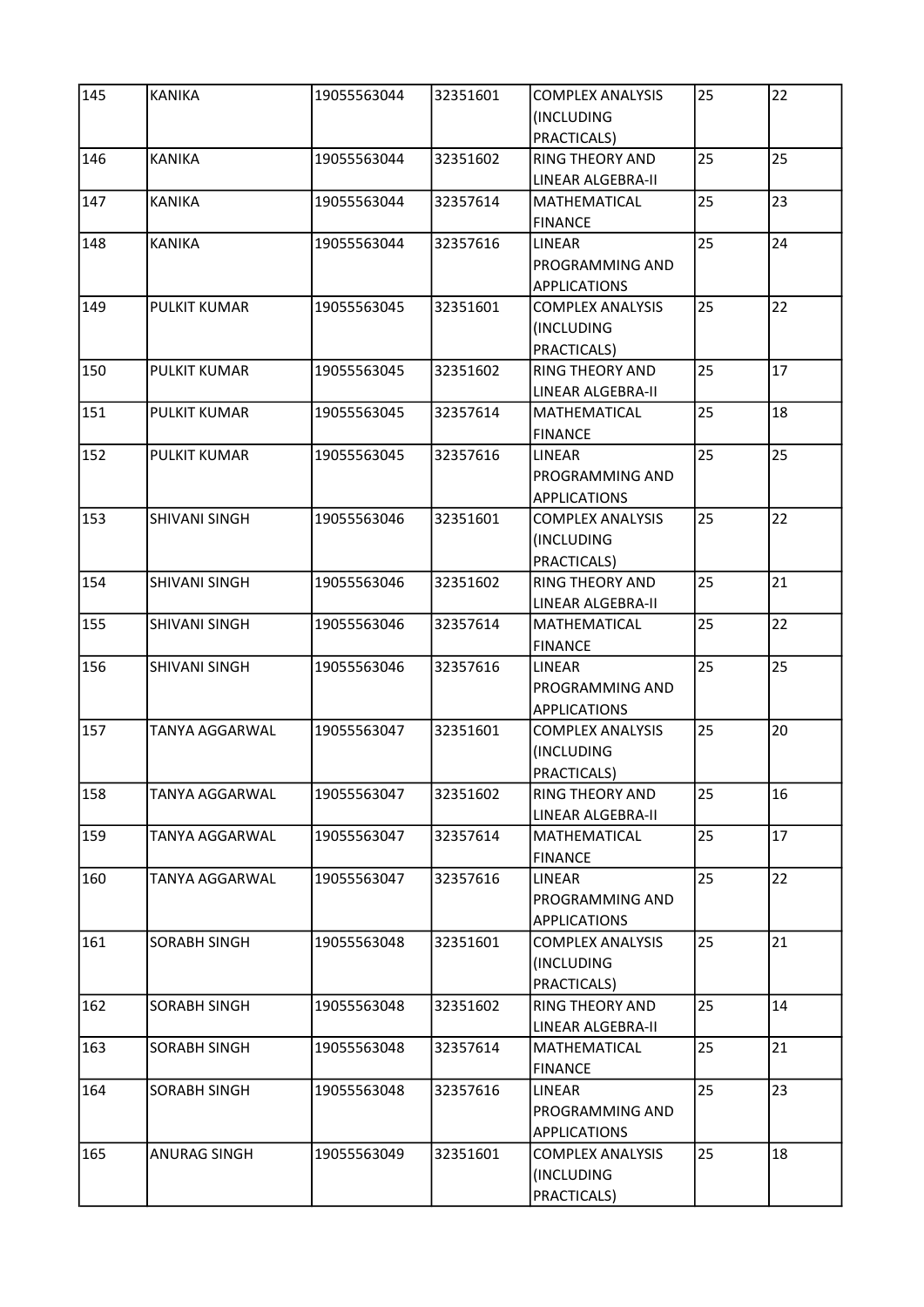| 166 | <b>ANURAG SINGH</b>       | 19055563049 | 32351602 | <b>RING THEORY AND</b><br>LINEAR ALGEBRA-II                    | 25 | 13 |
|-----|---------------------------|-------------|----------|----------------------------------------------------------------|----|----|
| 167 | <b>ANURAG SINGH</b>       | 19055563049 | 32357614 | <b>MATHEMATICAL</b><br><b>FINANCE</b>                          | 25 | 17 |
| 168 | <b>ANURAG SINGH</b>       | 19055563049 | 32357616 | <b>LINEAR</b><br><b>PROGRAMMING AND</b><br><b>APPLICATIONS</b> | 25 | 21 |
| 169 | <b>SUSHANT KUMAR</b>      | 19055563050 | 32351601 | <b>COMPLEX ANALYSIS</b><br>(INCLUDING<br>PRACTICALS)           | 25 | 25 |
| 170 | <b>SUSHANT KUMAR</b>      | 19055563050 | 32351602 | <b>RING THEORY AND</b><br>LINEAR ALGEBRA-II                    | 25 | 25 |
| 171 | <b>SUSHANT KUMAR</b>      | 19055563050 | 32357614 | MATHEMATICAL<br><b>FINANCE</b>                                 | 25 | 25 |
| 172 | <b>SUSHANT KUMAR</b>      | 19055563050 | 32357616 | <b>LINEAR</b><br>PROGRAMMING AND<br><b>APPLICATIONS</b>        | 25 | 25 |
| 173 | <b>RAJNISH GUPTA</b>      | 19055563051 | 32351601 | <b>COMPLEX ANALYSIS</b><br>(INCLUDING<br>PRACTICALS)           | 25 | 21 |
| 174 | RAJNISH GUPTA             | 19055563051 | 32351602 | <b>RING THEORY AND</b><br>LINEAR ALGEBRA-II                    | 25 | 20 |
| 175 | <b>RAJNISH GUPTA</b>      | 19055563051 | 32357614 | MATHEMATICAL<br><b>FINANCE</b>                                 | 25 | 21 |
| 176 | RAJNISH GUPTA             | 19055563051 | 32357616 | <b>LINEAR</b><br>PROGRAMMING AND<br><b>APPLICATIONS</b>        | 25 | 21 |
| 177 | <b>VANSH JAIN</b>         | 19055563052 | 32351601 | <b>COMPLEX ANALYSIS</b><br>(INCLUDING<br>PRACTICALS)           | 25 | 21 |
| 178 | <b>VANSH JAIN</b>         | 19055563052 | 32351602 | <b>RING THEORY AND</b><br>LINEAR ALGEBRA-II                    | 25 | 10 |
| 179 | <b>VANSH JAIN</b>         | 19055563052 | 32357614 | MATHEMATICAL<br><b>FINANCE</b>                                 | 25 | 18 |
| 180 | VANSH JAIN                | 19055563052 | 32357616 | LINEAR<br>PROGRAMMING AND<br><b>APPLICATIONS</b>               | 25 | 21 |
| 181 | <b>VIKAS SINGH SAMANT</b> | 19055563053 | 32351601 | <b>COMPLEX ANALYSIS</b><br>(INCLUDING<br>PRACTICALS)           | 25 | 21 |
| 182 | VIKAS SINGH SAMANT        | 19055563053 | 32351602 | <b>RING THEORY AND</b><br>LINEAR ALGEBRA-II                    | 25 | 20 |
| 183 | <b>VIKAS SINGH SAMANT</b> | 19055563053 | 32357614 | <b>MATHEMATICAL</b><br><b>FINANCE</b>                          | 25 | 20 |
| 184 | <b>VIKAS SINGH SAMANT</b> | 19055563053 | 32357616 | LINEAR<br>PROGRAMMING AND<br><b>APPLICATIONS</b>               | 25 | 24 |
| 185 | ARCHANA MAURYA            | 19055563054 | 32351601 | <b>COMPLEX ANALYSIS</b><br>(INCLUDING<br>PRACTICALS)           | 25 | 23 |
| 186 | ARCHANA MAURYA            | 19055563054 | 32351602 | <b>RING THEORY AND</b><br>LINEAR ALGEBRA-II                    | 25 | 23 |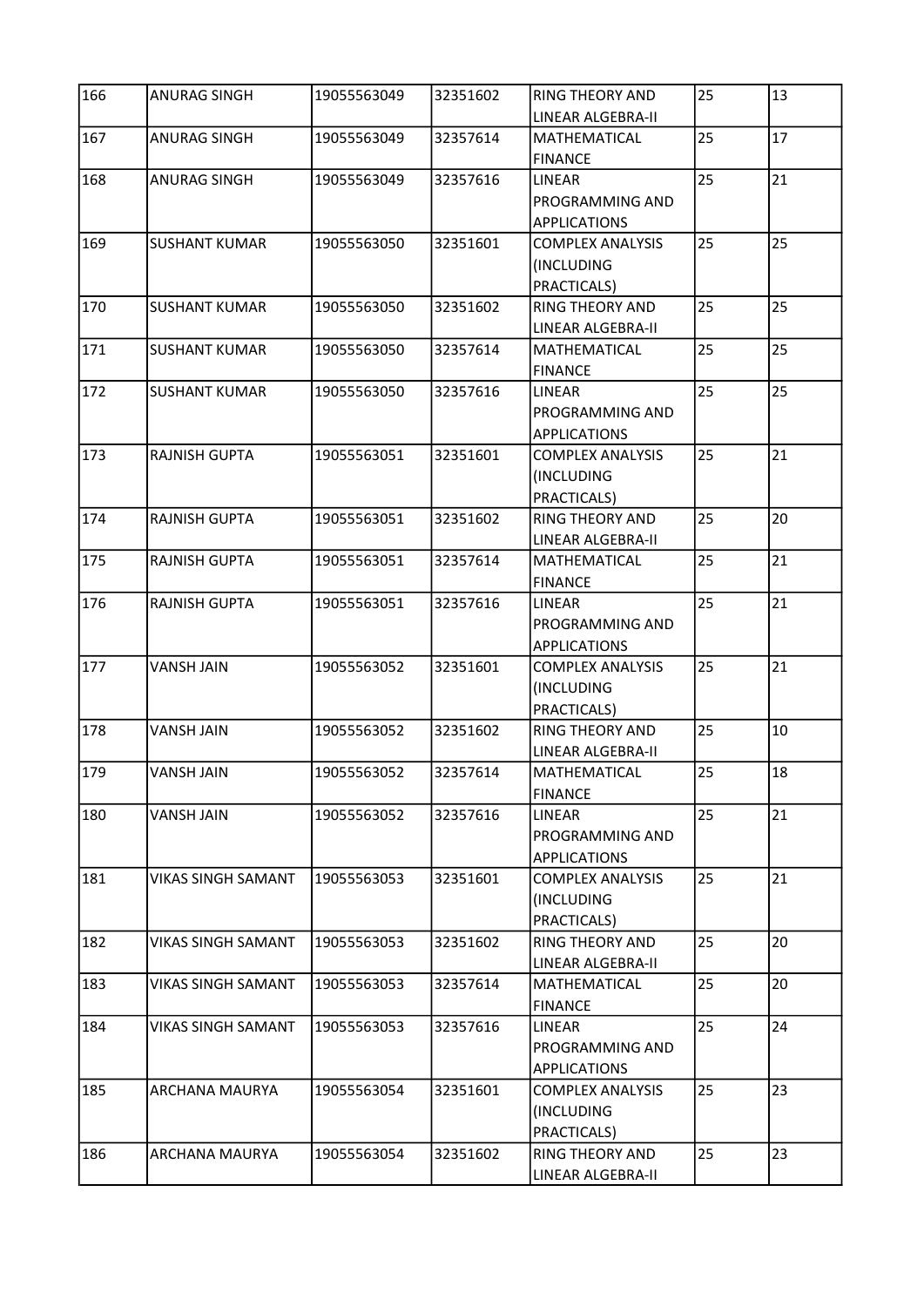| 187 | ARCHANA MAURYA         | 19055563054 | 32357614 | MATHEMATICAL<br><b>FINANCE</b>                          | 25 | 24 |
|-----|------------------------|-------------|----------|---------------------------------------------------------|----|----|
| 188 | <b>ARCHANA MAURYA</b>  | 19055563054 | 32357616 | <b>LINEAR</b><br>PROGRAMMING AND<br><b>APPLICATIONS</b> | 25 | 25 |
| 189 | <b>SANYA VIRMANI</b>   | 19055563055 | 32351601 | <b>COMPLEX ANALYSIS</b><br>(INCLUDING<br>PRACTICALS)    | 25 | 20 |
| 190 | <b>SANYA VIRMANI</b>   | 19055563055 | 32351602 | <b>RING THEORY AND</b><br>LINEAR ALGEBRA-II             | 25 | 23 |
| 191 | <b>SANYA VIRMANI</b>   | 19055563055 | 32357614 | MATHEMATICAL<br><b>FINANCE</b>                          | 25 | 25 |
| 192 | SANYA VIRMANI          | 19055563055 | 32357616 | <b>LINEAR</b><br>PROGRAMMING AND<br><b>APPLICATIONS</b> | 25 | 25 |
| 193 | PIYUSH KUMAR           | 19055563056 | 32351601 | <b>COMPLEX ANALYSIS</b><br>(INCLUDING<br>PRACTICALS)    | 25 | 23 |
| 194 | PIYUSH KUMAR           | 19055563056 | 32351602 | <b>RING THEORY AND</b><br><b>LINEAR ALGEBRA-II</b>      | 25 | 23 |
| 195 | PIYUSH KUMAR           | 19055563056 | 32357614 | MATHEMATICAL<br><b>FINANCE</b>                          | 25 | 21 |
| 196 | PIYUSH KUMAR           | 19055563056 | 32357616 | <b>LINEAR</b><br>PROGRAMMING AND<br><b>APPLICATIONS</b> | 25 | 21 |
| 197 | <b>VAISHNAVI SINGH</b> | 19055563057 | 32351601 | <b>COMPLEX ANALYSIS</b><br>(INCLUDING<br>PRACTICALS)    | 25 | 21 |
| 198 | <b>VAISHNAVI SINGH</b> | 19055563057 | 32351602 | <b>RING THEORY AND</b><br>LINEAR ALGEBRA-II             | 25 | 22 |
| 199 | <b>VAISHNAVI SINGH</b> | 19055563057 | 32357614 | MATHEMATICAL<br><b>FINANCE</b>                          | 25 | 23 |
| 200 | VAISHNAVI SINGH        | 19055563057 | 32357616 | LINEAR<br>PROGRAMMING AND<br><b>APPLICATIONS</b>        | 25 | 21 |
| 201 | YASHVARDHAN            | 19055563058 | 32351601 | <b>COMPLEX ANALYSIS</b><br>(INCLUDING<br>PRACTICALS)    | 25 | 21 |
| 202 | YASHVARDHAN            | 19055563058 | 32351602 | <b>RING THEORY AND</b><br>LINEAR ALGEBRA-II             | 25 | 22 |
| 203 | YASHVARDHAN            | 19055563058 | 32357614 | MATHEMATICAL<br><b>FINANCE</b>                          | 25 | 20 |
| 204 | YASHVARDHAN            | 19055563058 | 32357616 | <b>LINEAR</b><br>PROGRAMMING AND<br><b>APPLICATIONS</b> | 25 | 22 |
| 205 | AMIT                   | 19055563059 | 32351601 | <b>COMPLEX ANALYSIS</b><br>(INCLUDING<br>PRACTICALS)    | 25 | 18 |
| 206 | AMIT                   | 19055563059 | 32351602 | <b>RING THEORY AND</b><br>LINEAR ALGEBRA-II             | 25 | 12 |
| 207 | AMIT                   | 19055563059 | 32357614 | MATHEMATICAL<br><b>FINANCE</b>                          | 25 | 16 |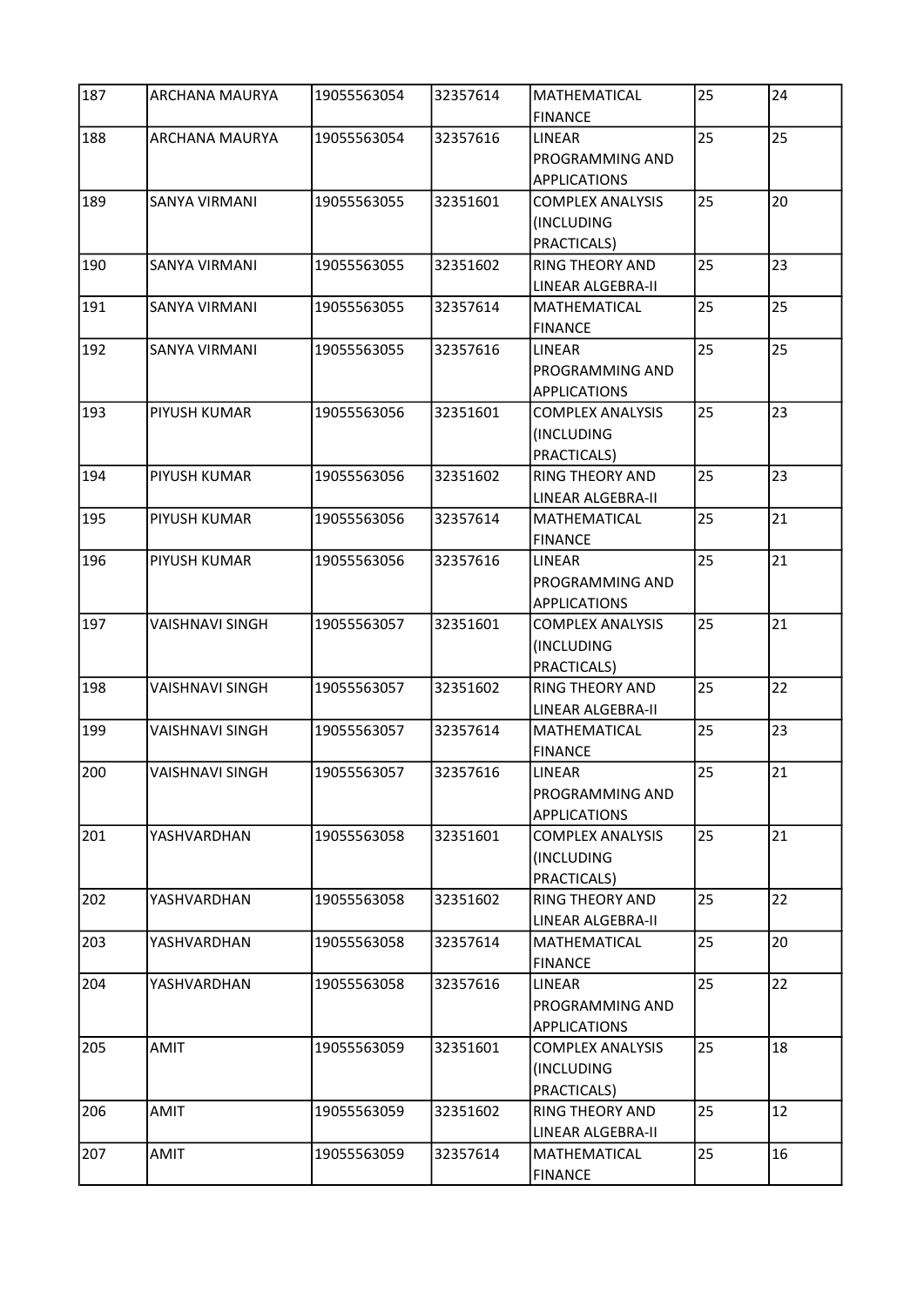| 208 | <b>AMIT</b>                    | 19055563059 | 32357616 | LINEAR                                      | 25 | 20 |
|-----|--------------------------------|-------------|----------|---------------------------------------------|----|----|
|     |                                |             |          | PROGRAMMING AND<br><b>APPLICATIONS</b>      |    |    |
| 209 | PRADEEP SINGH                  | 19055563060 | 32351601 | <b>COMPLEX ANALYSIS</b>                     | 25 | 21 |
|     |                                |             |          | (INCLUDING                                  |    |    |
|     |                                |             |          | PRACTICALS)                                 |    |    |
| 210 | PRADEEP SINGH                  | 19055563060 | 32351602 | RING THEORY AND                             | 25 | 17 |
|     |                                |             |          | LINEAR ALGEBRA-II                           |    |    |
| 211 | PRADEEP SINGH                  | 19055563060 | 32357614 | MATHEMATICAL                                | 25 | 22 |
|     |                                |             |          | <b>FINANCE</b>                              |    |    |
| 212 | PRADEEP SINGH                  | 19055563060 | 32357616 | LINEAR                                      | 25 | 23 |
|     |                                |             |          | <b>PROGRAMMING AND</b>                      |    |    |
|     | <b>RITIK</b>                   |             |          | <b>APPLICATIONS</b>                         | 25 | 21 |
| 213 |                                | 19055563061 | 32351601 | <b>COMPLEX ANALYSIS</b>                     |    |    |
|     |                                |             |          | (INCLUDING<br>PRACTICALS)                   |    |    |
| 214 | <b>RITIK</b>                   | 19055563061 | 32351602 | <b>RING THEORY AND</b>                      | 25 | 17 |
|     |                                |             |          | LINEAR ALGEBRA-II                           |    |    |
| 215 | <b>RITIK</b>                   | 19055563061 | 32357614 | MATHEMATICAL                                | 25 | 17 |
|     |                                |             |          | <b>FINANCE</b>                              |    |    |
| 216 | <b>RITIK</b>                   | 19055563061 | 32357616 | LINEAR                                      | 25 | 20 |
|     |                                |             |          | PROGRAMMING AND                             |    |    |
|     |                                |             |          | <b>APPLICATIONS</b>                         |    |    |
| 217 | PRANEY DHAWAN                  | 19055563062 | 32351601 | <b>COMPLEX ANALYSIS</b>                     | 25 | 25 |
|     |                                |             |          | (INCLUDING                                  |    |    |
|     |                                |             |          | PRACTICALS)                                 |    |    |
| 218 | PRANEY DHAWAN                  | 19055563062 | 32351602 | <b>RING THEORY AND</b>                      | 25 | 25 |
|     |                                |             |          | LINEAR ALGEBRA-II                           |    |    |
| 219 | PRANEY DHAWAN                  | 19055563062 | 32357614 | MATHEMATICAL                                | 25 | 25 |
|     |                                |             |          | <b>FINANCE</b>                              |    |    |
| 220 | PRANEY DHAWAN                  | 19055563062 | 32357616 | <b>LINEAR</b>                               | 25 | 25 |
|     |                                |             |          | PROGRAMMING AND                             |    |    |
|     |                                |             |          | <b>APPLICATIONS</b>                         |    |    |
| 221 | SANDEEP WADHAWAN               | 19055563063 | 32351601 | <b>COMPLEX ANALYSIS</b>                     | 25 | 25 |
|     |                                |             |          | (INCLUDING                                  |    |    |
| 222 |                                | 19055563063 | 32351602 | PRACTICALS)                                 | 25 | 24 |
|     | SANDEEP WADHAWAN               |             |          | <b>RING THEORY AND</b><br>LINEAR ALGEBRA-II |    |    |
| 223 | SANDEEP WADHAWAN               | 19055563063 | 32357614 | <b>MATHEMATICAL</b>                         | 25 | 25 |
|     |                                |             |          | <b>FINANCE</b>                              |    |    |
| 224 | SANDEEP WADHAWAN               | 19055563063 | 32357616 | LINEAR                                      | 25 | 25 |
|     |                                |             |          | PROGRAMMING AND                             |    |    |
|     |                                |             |          | <b>APPLICATIONS</b>                         |    |    |
| 225 | CHITRANKAN RATHORE 19055563064 |             | 32351601 | <b>COMPLEX ANALYSIS</b>                     | 25 | 21 |
|     |                                |             |          | (INCLUDING                                  |    |    |
|     |                                |             |          | PRACTICALS)                                 |    |    |
| 226 | CHITRANKAN RATHORE 19055563064 |             | 32351602 | <b>RING THEORY AND</b>                      | 25 | 24 |
|     |                                |             |          | LINEAR ALGEBRA-II                           |    |    |
| 227 | CHITRANKAN RATHORE 19055563064 |             | 32357614 | MATHEMATICAL                                | 25 | 21 |
|     |                                |             |          | <b>FINANCE</b>                              |    |    |
| 228 | CHITRANKAN RATHORE 19055563064 |             | 32357616 | LINEAR                                      | 25 | 22 |
|     |                                |             |          | PROGRAMMING AND                             |    |    |
|     |                                |             |          | <b>APPLICATIONS</b>                         |    |    |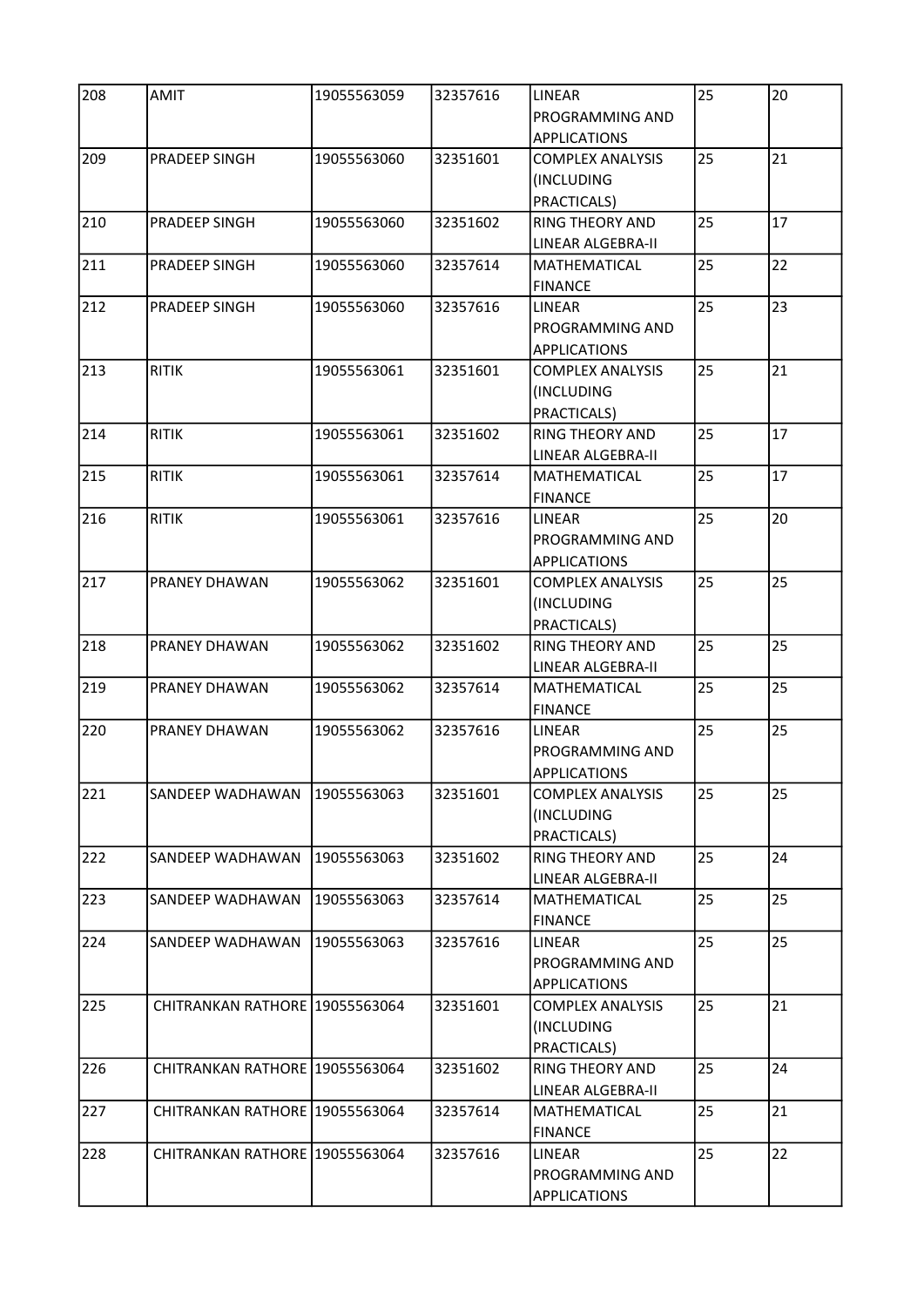| 229 | <b>BHAVYA GARG</b>             | 19055563065 | 32351601 | <b>COMPLEX ANALYSIS</b><br>(INCLUDING<br>PRACTICALS)    | 25 | 20 |
|-----|--------------------------------|-------------|----------|---------------------------------------------------------|----|----|
| 230 | <b>BHAVYA GARG</b>             | 19055563065 | 32351602 | <b>RING THEORY AND</b><br>LINEAR ALGEBRA-II             | 25 | 20 |
| 231 | <b>BHAVYA GARG</b>             | 19055563065 | 32357614 | MATHEMATICAL<br><b>FINANCE</b>                          | 25 | 16 |
| 232 | <b>BHAVYA GARG</b>             | 19055563065 | 32357616 | <b>LINEAR</b><br>PROGRAMMING AND<br><b>APPLICATIONS</b> | 25 | 23 |
| 233 | <b>VAIBHAV</b>                 | 19055563066 | 32351601 | <b>COMPLEX ANALYSIS</b><br>(INCLUDING<br>PRACTICALS)    | 25 | 20 |
| 234 | VAIBHAV                        | 19055563066 | 32351602 | <b>RING THEORY AND</b><br>LINEAR ALGEBRA-II             | 25 | 22 |
| 235 | VAIBHAV                        | 19055563066 | 32357614 | MATHEMATICAL<br><b>FINANCE</b>                          | 25 | 23 |
| 236 | VAIBHAV                        | 19055563066 | 32357616 | <b>LINEAR</b><br>PROGRAMMING AND<br><b>APPLICATIONS</b> | 25 | 22 |
| 237 | ANIL KUMAR CHOUHAN 19055563067 |             | 32351601 | <b>COMPLEX ANALYSIS</b><br>(INCLUDING<br>PRACTICALS)    | 25 | 21 |
| 238 | ANIL KUMAR CHOUHAN 19055563067 |             | 32351602 | <b>RING THEORY AND</b><br>LINEAR ALGEBRA-II             | 25 | 22 |
| 239 | ANIL KUMAR CHOUHAN 19055563067 |             | 32357614 | <b>MATHEMATICAL</b><br><b>FINANCE</b>                   | 25 | 21 |
| 240 | ANIL KUMAR CHOUHAN 19055563067 |             | 32357616 | LINEAR<br>PROGRAMMING AND<br><b>APPLICATIONS</b>        | 25 | 23 |
| 241 | PANKAJ SHARMA                  | 19055563068 | 32351601 | <b>COMPLEX ANALYSIS</b><br>(INCLUDING<br>PRACTICALS)    | 25 | 21 |
| 242 | PANKAJ SHARMA                  | 19055563068 | 32351602 | RING THEORY AND<br>LINEAR ALGEBRA-II                    | 25 | 21 |
| 243 | PANKAJ SHARMA                  | 19055563068 | 32357614 | MATHEMATICAL<br><b>FINANCE</b>                          | 25 | 23 |
| 244 | PANKAJ SHARMA                  | 19055563068 | 32357616 | <b>LINEAR</b><br>PROGRAMMING AND<br><b>APPLICATIONS</b> | 25 | 23 |
| 245 | MOHIT CHHURIA                  | 19055563070 | 32351601 | <b>COMPLEX ANALYSIS</b><br>(INCLUDING<br>PRACTICALS)    | 25 | 19 |
| 246 | <b>MOHIT CHHURIA</b>           | 19055563070 | 32351602 | <b>RING THEORY AND</b><br>LINEAR ALGEBRA-II             | 25 | 15 |
| 247 | <b>MOHIT CHHURIA</b>           | 19055563070 | 32357614 | MATHEMATICAL<br><b>FINANCE</b>                          | 25 | 20 |
| 248 | MOHIT CHHURIA                  | 19055563070 | 32357616 | LINEAR<br>PROGRAMMING AND<br>APPLICATIONS               | 25 | 21 |
| 249 | AKANKSHA YADAV                 | 19055563071 | 32351601 | <b>COMPLEX ANALYSIS</b><br>(INCLUDING<br>PRACTICALS)    | 25 | 25 |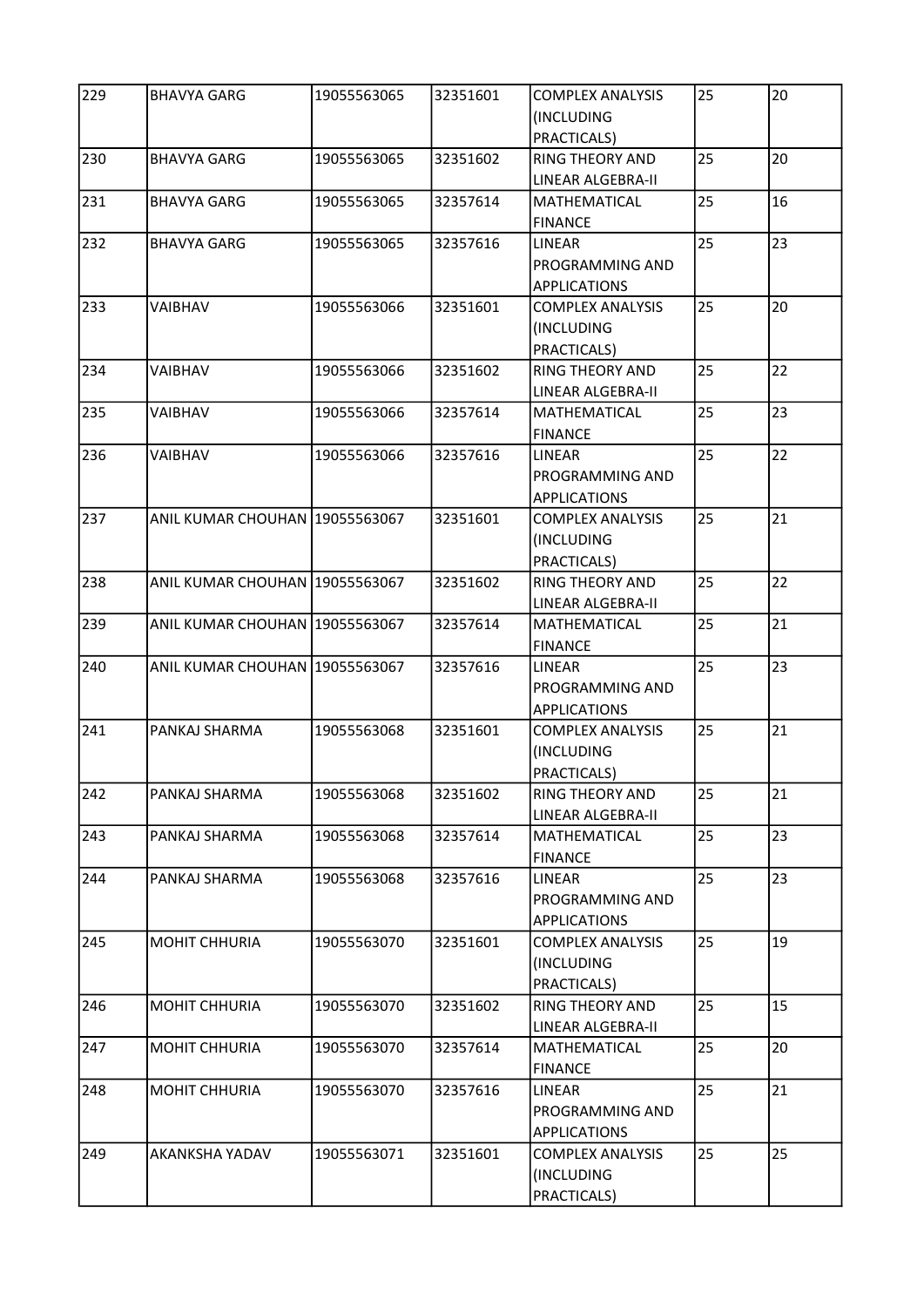| 250 | <b>AKANKSHA YADAV</b> | 19055563071 | 32351602 | <b>RING THEORY AND</b><br>LINEAR ALGEBRA-II                    | 25 | 18 |
|-----|-----------------------|-------------|----------|----------------------------------------------------------------|----|----|
| 251 | AKANKSHA YADAV        | 19055563071 | 32357614 | <b>MATHEMATICAL</b><br><b>FINANCE</b>                          | 25 | 20 |
| 252 | AKANKSHA YADAV        | 19055563071 | 32357616 | <b>LINEAR</b><br><b>PROGRAMMING AND</b><br><b>APPLICATIONS</b> | 25 | 23 |
| 253 | <b>VAIBHAV TYAGI</b>  | 19055563072 | 32351601 | <b>COMPLEX ANALYSIS</b><br>(INCLUDING<br>PRACTICALS)           | 25 | 22 |
| 254 | <b>VAIBHAV TYAGI</b>  | 19055563072 | 32351602 | <b>RING THEORY AND</b><br>LINEAR ALGEBRA-II                    | 25 | 20 |
| 255 | <b>VAIBHAV TYAGI</b>  | 19055563072 | 32357614 | MATHEMATICAL<br><b>FINANCE</b>                                 | 25 | 24 |
| 256 | VAIBHAV TYAGI         | 19055563072 | 32357616 | LINEAR<br>PROGRAMMING AND<br><b>APPLICATIONS</b>               | 25 | 23 |
| 257 | <b>SUNIT</b>          | 19055563074 | 32351601 | <b>COMPLEX ANALYSIS</b><br>(INCLUDING<br>PRACTICALS)           | 25 | 20 |
| 258 | <b>SUNIT</b>          | 19055563074 | 32351602 | <b>RING THEORY AND</b><br>LINEAR ALGEBRA-II                    | 25 | 15 |
| 259 | <b>SUNIT</b>          | 19055563074 | 32357614 | MATHEMATICAL<br><b>FINANCE</b>                                 | 25 | 18 |
| 260 | <b>SUNIT</b>          | 19055563074 | 32357616 | LINEAR<br>PROGRAMMING AND<br><b>APPLICATIONS</b>               | 25 | 21 |
| 261 | RAVINDRA SINGH        | 19055563075 | 32351601 | <b>COMPLEX ANALYSIS</b><br>(INCLUDING<br>PRACTICALS)           | 25 | 21 |
| 262 | RAVINDRA SINGH        | 19055563075 | 32351602 | <b>RING THEORY AND</b><br>LINEAR ALGEBRA-II                    | 25 | 17 |
| 263 | <b>RAVINDRA SINGH</b> | 19055563075 | 32357614 | MATHEMATICAL<br><b>FINANCE</b>                                 | 25 | 16 |
| 264 | RAVINDRA SINGH        | 19055563075 | 32357616 | LINEAR<br>PROGRAMMING AND<br><b>APPLICATIONS</b>               | 25 | 24 |
| 265 | <b>AZAD KHAN</b>      | 19055563076 | 32351601 | <b>COMPLEX ANALYSIS</b><br>(INCLUDING<br>PRACTICALS)           | 25 | 21 |
| 266 | <b>AZAD KHAN</b>      | 19055563076 | 32351602 | <b>RING THEORY AND</b><br>LINEAR ALGEBRA-II                    | 25 | 15 |
| 267 | <b>AZAD KHAN</b>      | 19055563076 | 32357614 | MATHEMATICAL<br><b>FINANCE</b>                                 | 25 | 20 |
| 268 | <b>AZAD KHAN</b>      | 19055563076 | 32357616 | LINEAR<br>PROGRAMMING AND<br><b>APPLICATIONS</b>               | 25 | 21 |
| 269 | AMAN TAJ NAGAR        | 19055563077 | 32351601 | <b>COMPLEX ANALYSIS</b><br>(INCLUDING<br>PRACTICALS)           | 25 | 20 |
| 270 | AMAN TAJ NAGAR        | 19055563077 | 32351602 | <b>RING THEORY AND</b><br>LINEAR ALGEBRA-II                    | 25 | 15 |